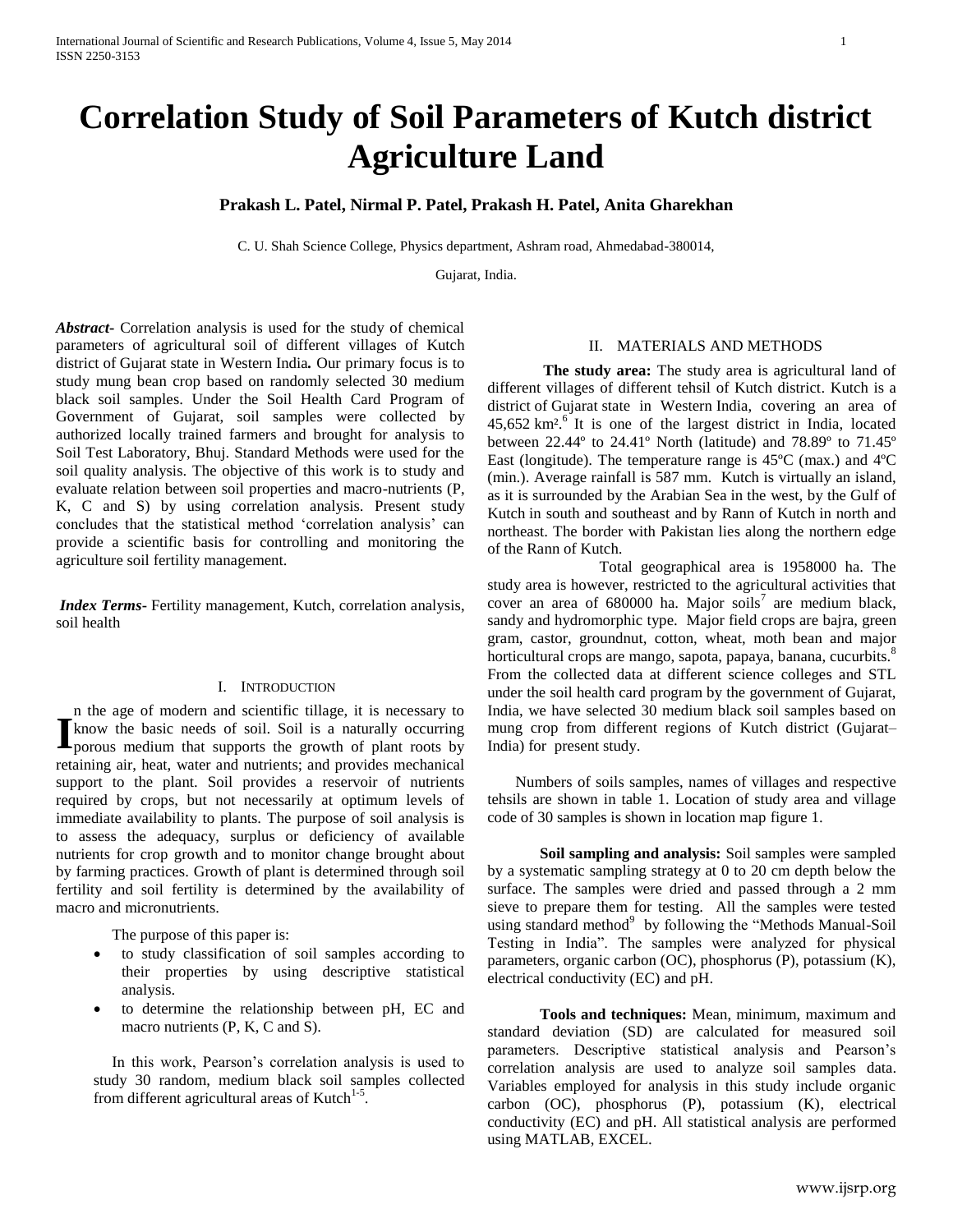| <b>Sample</b><br>no. on the | Name of<br>village | Name of<br>tehsil | <b>Sample</b><br>no. on the | Name of<br>village | Name of<br>tehsil |
|-----------------------------|--------------------|-------------------|-----------------------------|--------------------|-------------------|
| map<br>1                    | Nagiyari           | Bhuj              | map<br>16                   | Bhadiyamoti        | Mandvi            |
|                             |                    |                   |                             |                    |                   |
| $\overline{2}$              | Jamthada           | Mandvi            | 17                          | Jamthada           | Mandvi            |
| 3                           | Rayghanapar        | Bhuj              | 18                          | Vingadiya          | Mandvi            |
| $\overline{4}$              | Ghandhigram        | Mandvi            | 19                          | Vingadiya          | Mandvi            |
| 5                           | Nagiyari           | Bhuj              | 20                          | Bhadiyamoti        | Mandvi            |
| 6                           | Nagiyari           | Bhuj              | 21                          | Ghandhigram        | Mandvi            |
| $\overline{7}$              | Rajda              | Mandvi            | 22                          | Ghandhigram        | Mandvi            |
| 8                           | Fulra              | Bhuj              | 23                          | Rajda              | Mandvi            |
| 9                           | Ghandhigram        | Mandvi            | 24                          | Rajda              | Mandvi            |
| 10                          | Shekhadiya         | Mundra            | 25                          | Anandsar           | Bhuj              |
| 11                          | Jamthada           | Mandvi            | 26                          | Rajda              | Mandvi            |
| 12                          | Rajda              | Mandvi            | 27                          | Rajda              | Mandvi            |
| 13                          | Bhadiyamoti        | Mandvi            | 28                          | Rajda              | Mandvi            |
| 14                          | Fulra              | Bhuj              | 29                          | Rajda              | Mandvi            |
| 15                          | Rayghanapar        | Bhuj              | 30                          | Rajda              | Mandvi            |

Table 1: Soil samples identification



Figure 1: Location map of study area, Kutch district, Gujarat, India.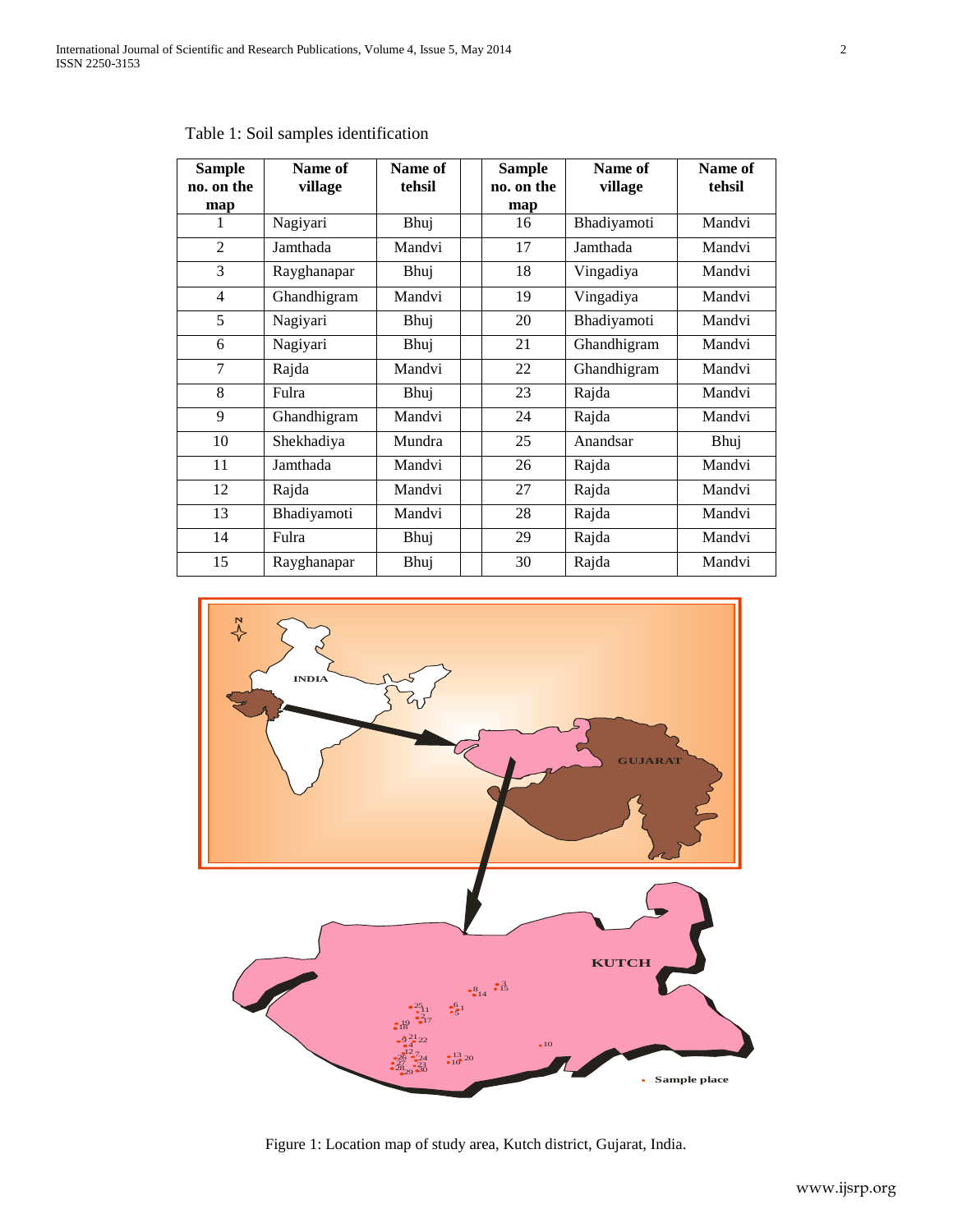International Journal of Scientific and Research Publications, Volume 4, Issue 5, May 2014 3 ISSN 2250-3153

| Sample |      |      |      |    |     |       | Sample                |      |      |               |       |        |       |
|--------|------|------|------|----|-----|-------|-----------------------|------|------|---------------|-------|--------|-------|
| No.    | pH   | EC   | C    | P  | K   | S     | No.                   | pH   | ЕC   | $\mathcal{C}$ | P     | K      | S     |
|        | 7.9  | 0.65 | 0.63 | 46 | 244 | 34.72 | 18                    | 7.3  | 0.23 | 0.36          | 26    | 258    | 42    |
| 2      | 6.9  | 0.22 | 0.44 | 44 | 265 | 37.2  | 19                    | 7.6  | 0.36 | 0.54          | 23    | 239    | 34.72 |
| 3      | 7.8  | 0.19 | 0.47 | 47 | 232 | 35    | 20                    | 6.8  | 0.22 | 0.65          | 44    | 164    | 35    |
| 4      | 8.8  | 0.12 | 0.54 | 25 | 147 | 42.16 | 21                    | 8.2  | 0.2  | 0.63          | 54    | 254    | 24.8  |
| 5      | 7.5  | 0.7  | 0.47 | 36 | 256 | 32.24 | 22                    | 7    | 0.21 | 0.58          | 25    | 585    | 32.24 |
| 6      | 7.1  | 0.74 | 0.45 | 21 | 248 | 42.16 | 23                    | 8.1  | 0.25 | 0.96          | 36    | 952    | 34.72 |
| 7      | 7.2  | 0.52 | 0.55 | 88 | 214 | 45    | 24                    | 8.9  | 0.26 | 0.63          | 54    | 654    | 41    |
| 8      | 7.2  | 0.37 | 0.35 | 21 | 288 | 27.28 | 25                    | 7.7  | 0.54 | 0.5           | 32    | 296    | 25    |
| 9      | 8.5  | 0.63 | 0.84 | 25 | 254 | 29.76 | 26                    | 9.6  | 0.23 | 0.63          | 58    | 555    | 39.68 |
| 10     | 7.51 | 0.27 | 0.76 | 47 | 300 | 22.32 | 27                    | 7.8  | 0.23 | 0.96          | 58    | 987    | 39.68 |
| 11     | 7.4  | 0.17 | 0.68 | 59 | 235 | 37.2  | 28                    | 6.6  | 0.36 | 0.69          | 85    | 258    | 32.24 |
| 12     | 7.4  | 0.25 | 0.31 | 32 | 263 | 42.16 | 29                    | 9.8  | 0.63 | 0.63          | 45    | 789    | 32    |
| 13     | 6.9  | 0.23 | 0.58 | 70 | 291 | 27.28 | 30                    | 8.9  | 0.63 | 0.65          | 84    | 753    | 44.64 |
| 14     | 7.6  | 0.5  | 0.81 | 36 | 268 | 34.72 | Mean                  | 7.71 | 0.36 | 0.59          | 46.40 | 368.63 | 35.29 |
| 15     | 7.12 | 0.43 | 0.62 | 47 | 328 | 44.64 | Minimum               | 6.60 | 0.12 | 0.22          | 21.00 | 147.00 | 22.32 |
| 16     | 7.1  | 0.19 | 0.22 | 67 | 234 | 25    | Maximum               | 9.80 | 0.74 | 0.96          | 88.00 | 987.00 | 45.00 |
| 17     | 7.13 | 0.18 | 0.57 | 57 | 248 | 42    | Standard<br>Deviation | 0.82 | 0.19 | 0.17          | 19.17 | 231.99 | 6.61  |

Table 2: Soil characteristics of selected samples from the study area

## III. RESULTS AND DISCUSSION

 Soil parameters and descriptive statistics of soil analysis is shown in table 2. Statistical analysis is done using Pearson correlation method. Chemical analysis of collected soil samples shows pH range between 9.8 and 6.6. Soils are neutral to alkaline in reaction, pH varied from 6.6 to 9.8 with the mean value of 7.71. As presented in table-2 and table 3, (6.6 - 9.8) pH value indicates, 16% of samples are alkaline and 84% samples are neutral. No sample is acidic i.e.  $pH < 6.5$ . Electrical conductivity (EC) is varied from  $0.12$  to  $0.74$  dScm <sup>1</sup> with a mean value of 0.36  $dScm^{-1}$ . It shows all samples are salt free i.e. values are between 0 - 2 (ref: table 3). Organic carbon (OC) of the soil is varied from  $0.22 - 0.96$  with a mean value of 0.59 given in table-1. It is very low i.e.  $< 0.50$  in 26% soil samples, medium i.e. 0.50-0.75 in 58% soil samples and 16% samples are with high value i.e. > 0.75. Phosphorus content of studied samples is 21–88 kg/ha given in table-2.

It is observed content of phosphorous in 94% samples are of high range i.e.  $> 24.6$ , one sample is in medium range and one is in lower range. It can be attributed to high fertilizer practice. In case of potassium no sample is in low range, either they are in medium or in high range. Among 30 samples, 60% contains medium amount i.e. between 108 - 280 whereas remaining 40% are with very high amount i.e.  $> 280$ , may be due to use of over fertilizers.

## **Relation among EC, pH and Macronutrients**

Correlation matrix is given in figure 2 and table-4. Correlation studies of pH with EC, potassium and organic

carbon shows strong relationship with  $r = 0.170$ ,  $r = 0.499$  and  $r = 0.285$  respectively, where as positive but not very significant correlation with sulfur  $(r = 0.114)$ . Less negative correlation of EC is found with phosphorus ( $r = -0.082$ ), while positive but not significant correlation with organic carbon (r  $= 0.062$ ), potassium (r = 0.024) and sulfur (r = 0.032). EC is positive but not significant with carbon  $(r = 0.115)$  and sulfur  $(r = 0.112)$ . Organic carbon is highly correlated with potassium  $(r = 0.529)$  where as it is less positively correlated with phosphorus ( $r = 0.156$ ). Similar results were reported by Chauhan<sup>11</sup> and R.P.Singh<sup>12</sup>.

# IV. CONCLUSION

 Following conclusions from this study can be made for the medium black soil of KUTCH district in Gujarat state.

 1. Observation shows positive significant correlation of pH with available macronutrients organic carbon and potassium.

2. Electrical conductivity has positive but not significant correlation with organic carbon, sulfur and potassium, while it has poor negative correlation with phosphorus.

3. Organic carbon has high degree of positive correlation with potassium.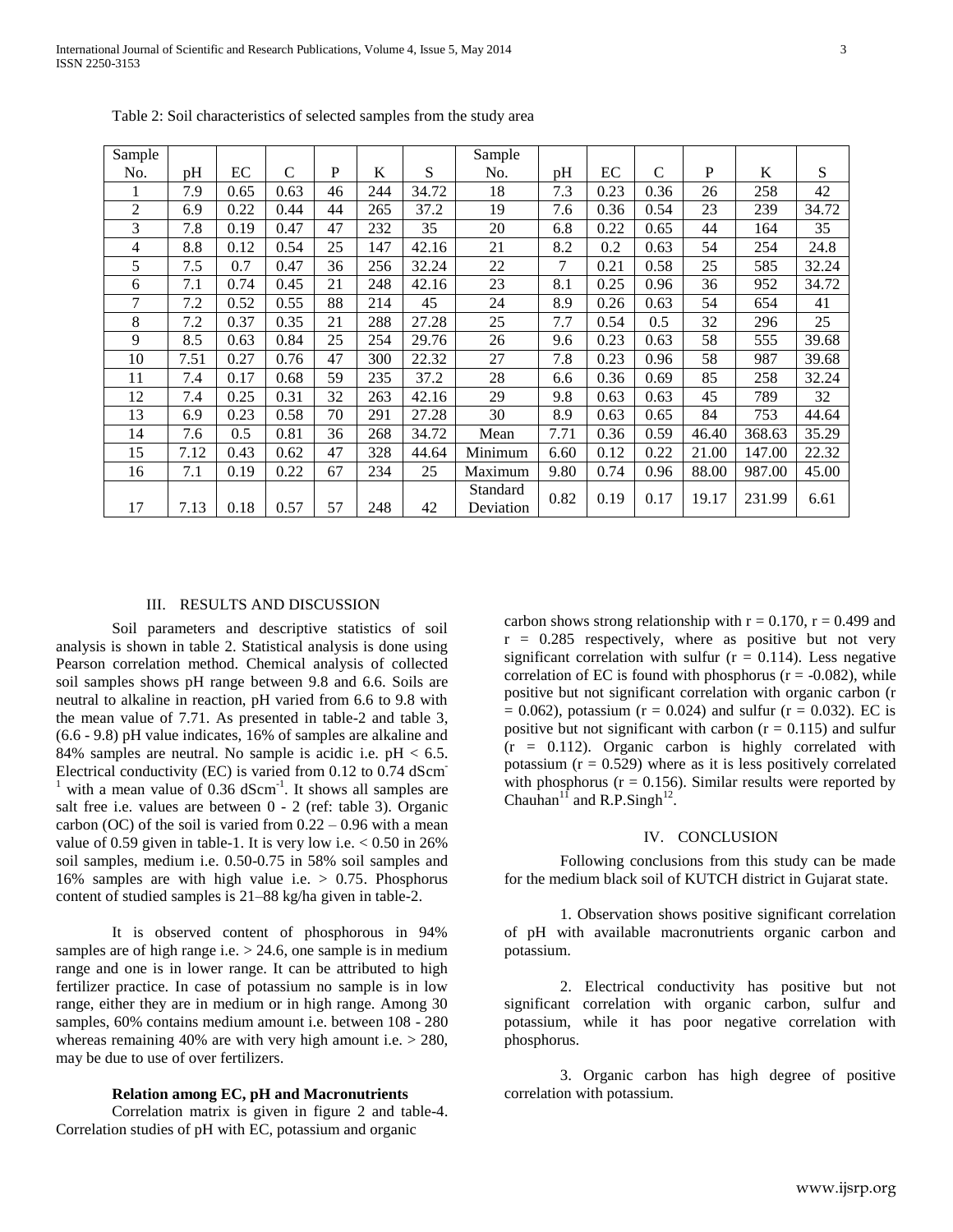International Journal of Scientific and Research Publications, Volume 4, Issue 5, May 2014 4 ISSN 2250-3153

4. Electrical conductivity and pH inversely correlate with phosphorus.

## Table 4: Matrix correlations among soil characteristics in tabular form

| Table 3: General interpretation of soil properties |  |
|----------------------------------------------------|--|
| (followed by MMSOIL-Gov. of India-2011)            |  |

| Parameters     | Interpretation |                          |  |  |  |
|----------------|----------------|--------------------------|--|--|--|
| pH             | < 4.6          | Extremely acidic         |  |  |  |
|                | $4.6 - 5.5$    | Strongly acidic          |  |  |  |
|                | $5.6 - 6.5$    | Moderately acidic        |  |  |  |
|                | $6.6 - 6.9$    | Slightly acidic          |  |  |  |
|                | 7              | Neutral                  |  |  |  |
|                | $7.1 - 8.5$    | Moderately alkaline      |  |  |  |
|                | >8.5           | Strongly alkaline        |  |  |  |
| EC             | $0 - 2$        | Salt Free                |  |  |  |
| dS/cm          | $4 - 8$        | <b>Slightly Saline</b>   |  |  |  |
|                | $8 - 15$       | <b>Moderately Saline</b> |  |  |  |
|                | >15            | <b>Highly Saline</b>     |  |  |  |
| <b>OC</b>      | < 0.5          | Low                      |  |  |  |
| $\frac{0}{0}$  | $0.5 -$        |                          |  |  |  |
|                | 0.75           | Medium                   |  |  |  |
|                | > 0.75         | High                     |  |  |  |
| $\overline{P}$ | < 10.0         | Low                      |  |  |  |
| Kg/ha          | $10 -$         |                          |  |  |  |
|                | 24.6           | Medium                   |  |  |  |
|                | > 24.6         | High                     |  |  |  |
| $\mathbf K$    | < 108          | Low                      |  |  |  |
| Kg/ha          | $108 -$        |                          |  |  |  |
|                | 280            | Medium                   |  |  |  |
|                | > 280          | High                     |  |  |  |
| S              | $8 - 10$       | Critical limit (ppm)     |  |  |  |

5. Study shows that the study area is free from salt, not even acidic in nature. It is moderately neutral in nature.

6. Very high value of potassium indicates use of intensive agriculture practices.

7**.** EC and pH of study area are fairly good for agriculture.

8**.** Present study concludes that statistical methods e.g. correlation analysis can provide a scientific basis for controlling and monitoring agriculture soil fertility management.

| Soil   |          |          |               |       |       |       |
|--------|----------|----------|---------------|-------|-------|-------|
| param- |          |          |               |       |       |       |
| eters  | pH       | EC       | $\mathcal{C}$ | P     | K     | S     |
| pH     | 1.000    |          |               |       |       |       |
| EC     | 0.170    | 1.000    |               |       |       |       |
| C      | 0.285    | 0.062    | 1.000         |       |       |       |
| P      | $-0.014$ | $-0.082$ | 0.156         | 1.000 |       |       |
| K      | 0.499    | 0.024    | 0.529         | 0.144 | 1.000 |       |
| S      | 0.114    | 0.032    | $-0.005$      | 0.117 | 0.147 | 1.000 |



Figure 2: Correlations matrix of soil characteristics.

## ACKNOWLEDGMENT

The contribution in supplying soil test data for the purpose of this study by Dr. H. M. Babariya, Deputy Director of Agriculture Soil Test Laboratory, Department of Agriculture, Gandhinagar, Gujarat, India is gratefully acknowledged.

## **REFERENCES**

- [1] Vijayakumar R, Arokiaraj A, Martin DP. [Micronutrients and their](http://www.isca.in/rjcse/Archives/vol1/3.pdf)  [Relationship with Soil Properties of Natural Disaster Proned Coastal](http://www.isca.in/rjcse/Archives/vol1/3.pdf)  [Soils.](http://www.isca.in/rjcse/Archives/vol1/3.pdf) Res J Chem Sci. 2011;1(1):8-12
- [2] Mico C, Recatala L, Peris M, Sanchez J. Assessing heavy metal sources in agricultural soil of an European Mediteranean area by multivariate analysis. Chemoshere 2006;65:863-72
- [3] Mali VS, Zende NA, Verma UK. Correlation between soil physicchemical properties and available micronutrients in salt effected soils, 17th WCSS 2002;Thailand
- [4] Gharekhan A, Oza AN, Sureshkumar MB, Pradhan A, Panigrahi PK. Study of polarized spectral features of human breast tissues through